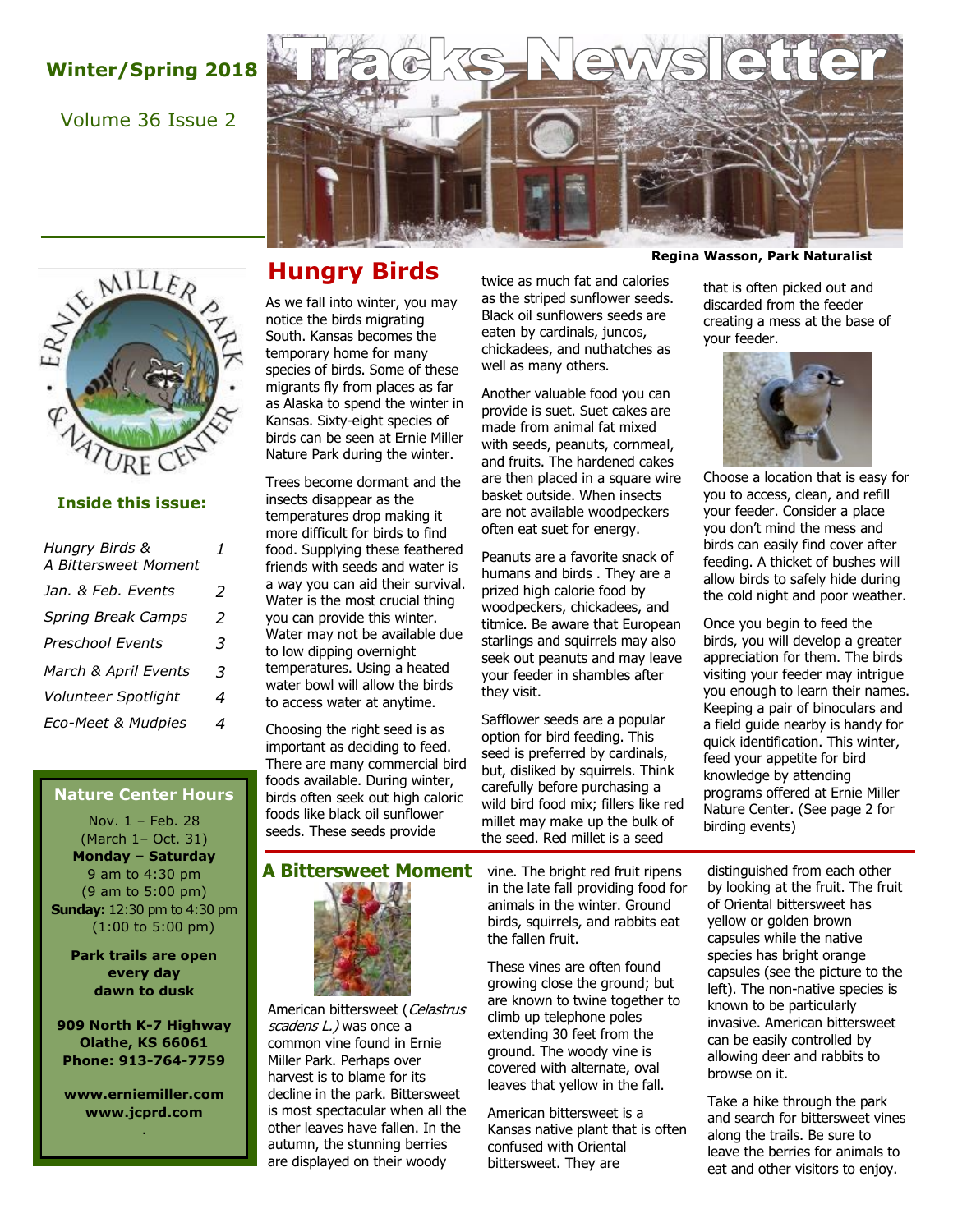# **January Programs** Programs **Programs**

**Coffee with the Birds, Tuesdays, Jan. 2, 9, 16, 23 & 30; 9:00-10:30 am** (Adults) Winter is a wonderful time for bird watching. Enjoy the comfy Wildlife Viewing Room at Ernie Miller Nature Center every Tuesday in January and February to sit, drink free coffee, and visit while watching our feathered friends at the feeders. **Free!**

**Sunday Family Series, Sundays, Jan. 7, 14, 21 & 28; 2:00 pm (All Ages) Bring the family to our Sunday afternoon** programs for entertainment and educational experiences. Presented by Park Naturalists, Park Police Officers, and Volunteers, these programs are approximately 45 minutes to 1 hour**.** \$3 per person (including adults) Paid at site. Ages 2 and under free.

- Jan. 7 **Snakes Alive -** Why is it that these creatures seem so terrifying? See Kansas snakes as we explore the facts and fallacies of these legless wonders of the natural world.
- Jan. 14 **Birds of Prey -** Join our Interpretive staff as they show why rodents fear these great birds. Participants will see up close examples of the Nature Center's magnificent raptors and their special adaptations.
- Jan. 21 **Biomimicry -** Come and learn how cockleburs and kingfishers have influenced technical advances.
- Jan. 28 **Kansas Symbols -** Celebrate Kansas' Statehood day. See some of the natural symbols of our state

**Yoga: Green at Heart, Wednesdays, Jan. 10 to February 28; 6:00-7:00 pm** (Ages 16 & older) Come try Yoga at the Nature Center. This class will focus on gentle stretching, serenity, and rejuvenation. It will be tailored to individual abilities. Please bring your mat to class. **Registration required.** 8 - 60 min. sessions; \$61/\$67 nonresidents. **Barcode:** 41286

# **February Programs**

Coffee with the Birds, Tuesdays, Feb. 6, 13, 20 & 27; 9:00-10:30 am (Adults) Enjoy the comfy Wildlife Viewing Room at Ernie Miller Nature Center every Tuesday in January and February to sit, drink free coffee, and visit while watching our feathered friends at the bird feeders. **Free!** 

**Escape Room: Rescue the Animals, Friday, Feb. 9; 6:30 - 8:00 pm (All Ages) Your team must try to beat the clock by** solving puzzles and using clues to unlock both rooms to help the animals make a great escape. **Registration required.**  \$9/\$11 nonresidents. **Barcode**: Room A 41977; Room B 41978

**Great Backyard Bird Count, Saturday, Feb. 17, 9:00 am-4:00 pm (All Ages)** Join us for 15 minutes or stay for an hour to help us with the bird count. Learn about the birds that spend winters in Northeast Kansas from experienced birders from Burroughs Audubon Society of Greater Kansas City. **Free!**

**Sunday Family Series, Sundays, Feb. 4, 11, 18 & 25, 2:00 pm** (All Ages) Presentations are approximately 45 minutes to 1 hr. in length**.** \$3 per person (including adults) Ages 2 and under free. Paid at site.

Feb. 4 **Animal Clues -** Find out what clues to look for on your next walk though the park. Meet animals that leave tracks in the snow.

- Feb. 11 **Laura's Memories -** Meet "Laura" as she tells stories that inspired the Little House on the Prairie books.
- Feb. 18 **I Heart Spiders -** Discover the beauty and purpose of these quiet critters. See live spiders up-close.

Feb. 25 **Wildlife Who's Who -** Meet an amphibian, reptile, bird, and mammal. Discover their similarities and differences.



Do you want to spend the summer outdoors with kids? **We're hiring!** We are looking for hard working camp counselors for the Outdoor Discovery Camp. Check out www.jcprd.com for more details.

**Spring Break Discovery Camp, March 12 -16; 7:30 am - 5:30 pm** (Ages 6-10) Take an adventure this spring break at Ernie Miller Nature Center. Meet critters big and small, hike in the fresh spring air, create nature treats with newly found friends, & join us on a field trip. Earns JCPRD U Physical credit. **Enrollment is limited to 20 campers**. \$128/\$140 nonresidents. **Barcode:** 41281

**Spring Break Adventures Camp, March 12 -16; 7:30 am - 5:30 pm (Ages 11-13) Join us for five days of outdoor** adventure! Throughout the week we will go canoeing, fishing, team building, and zip lining at the challenge course at TimberRidge Adventure Center. Earns JCPRD U Physical credit. **Enrollment is limited to 13 campers.** \$141/\$155 nonresidents. **Barcode:** 41282

**To register for our programs visit jcrpd.com and search using the barcodes or call (913) 831-3359.**

**For full descriptions, visit our Events Calendar at erniemiller.com or call (913) 764-7759.**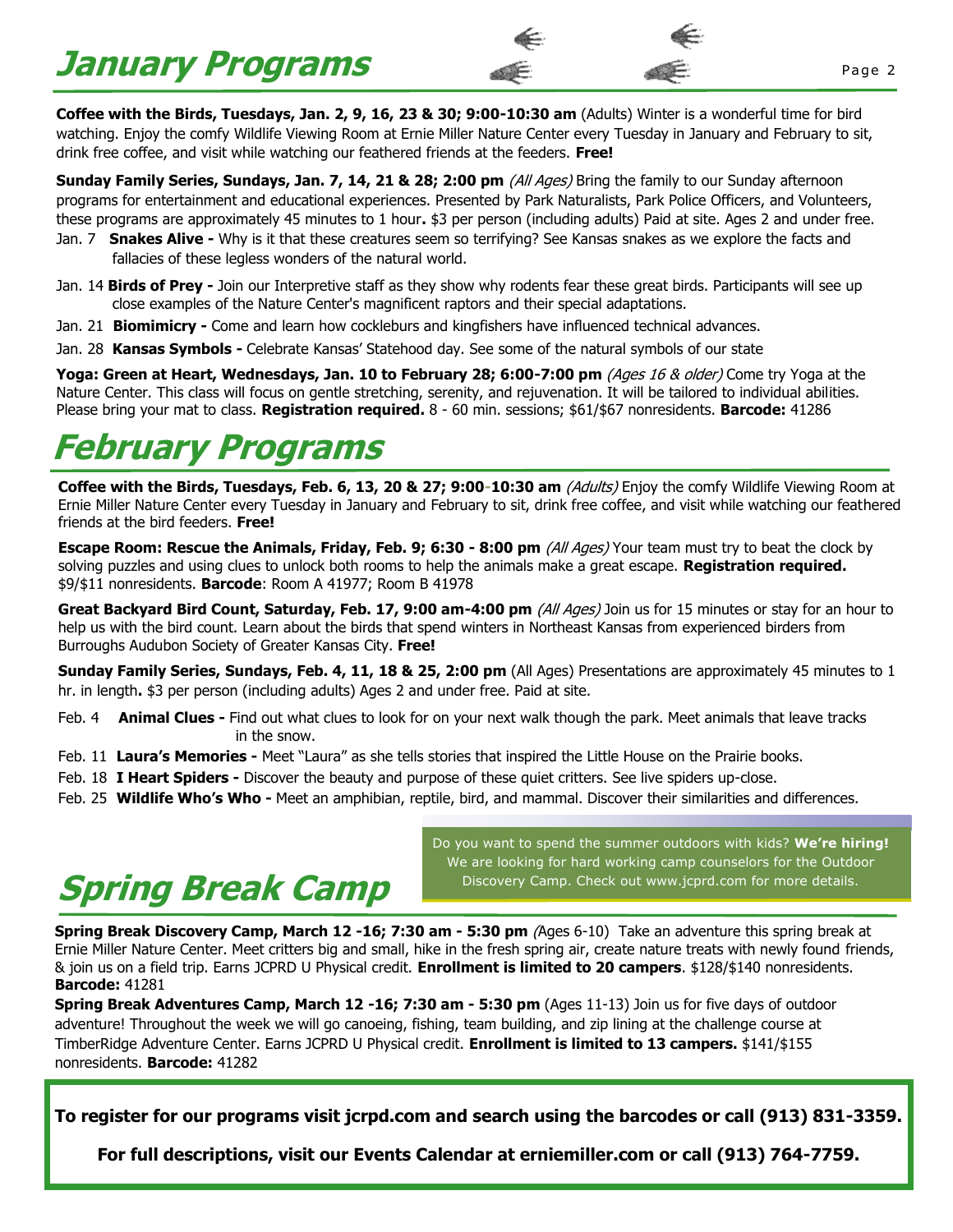# **March Programs**

**Spring Fling Fun, March 12-16; 10:30 - 11:15 am, (All Ages) Come enjoy spring with a trip to the Park. Our staff will** entertain guests with a special program with live animals everyday. \$3 per person (including adults) Paid at site**.**

Monday **Animal Tales -** Kick off spring break hearing stories and seeing live animals.

Tuesday **Birds of Prey** - The amazing feats of these flying feathered raptors will be the highlight of this program.

Wednesday **Surprising Snakes** - Discover and learn to identify some local reptiles.

Thursday **Wildlife Webs** - Live animals tell the story of survival on the prairie, in the forest, and in the streams.

Friday **Wake Up it's Spring!** - Learn about the spiders, bats, birds, and bees making a spring appearance.

**Yoga: Green at Heart, Wednesdays, March 21 - May 9; 6:00-7:00 pm (Ages 16 & older) Come try Yoga at the Nature** Center. This class will focus on gentle stretching, serenity, and rejuvenation and will be tailored to individual abilities. Please bring your mat to class. **Registration required.** 8 - 60 min. sessions; \$61/\$67 nonresidents. **Barcode:** 41287

**Juliette's Dream, Saturday, March 24; 10:00-11:30 am** (All Ages; children must be accompanied by 1 adult per group of 5) Juliette Gordon Low loved adventure and nature and thought girls should go camping. In 1912, this spirited woman introduced Girl Scouting to American girls. For additional information or to register a group by phone, call (913) 826-2800. Earns JCPRD U Intellectual Credit. **Registration Required**. \$5/\$7 nonresidents; including adults. **Barcode:** 41426

**April Programs**

**\*\*Check out the latest My JCPRD brochure for new adult classes including: sailing, yoga & outdoor fitness!**

**Art in Park, Saturday, April 7, 9:00 am -Noon** (All Ages) Artists, exhibit your skills by creating and finishing an art piece in the park. Artists must register by March 30 for the event. Visitors will walk the trails and watch as local artists complete beautiful works of art in Ernie Miller Park. Stop into the nature center to vote for your favorite piece. The winners will have the artwork displayed in the nature center. Free for spectators. Adult Artist:\$15/\$17 nonresident; Youth Artist: \$10/\$11 nonresident **Barcode**: Adult 41293; Youth 41294

**Yukon Pack, Saturday, April 14, 9:00 - 10:00 am** (Ages 18 & older; Ages 12 to 17 must be accompanied by Parent/Guardian) Spring is here let's go outside and explore. Learn how to make a Yukon pack to take on your next adventure. Then take a hike on some secret trails in the nature park. \$22/\$24 nonresident **Barcode:** 41291

**Orienteering Workshop, Saturday, April 28; 9:00 am - Noon** (Ages 16 & Older; Children accompanied by Guardian) This beginner's workshop introduces you to orienteering, a fun way of learning the basic skills for using a topographic map and a magnetic compass. Workbook and loan of compass are provided. Dress for the weather. Instructor: Possum Trot Orienteering Club. Earns JCPRD U Environmental credit. \$15/\$17 nonresidents **Barcode:** 41284

**TimberRidge Adventure Center Open House, Saturday, April 28, 9:00 am - 3:00 pm** (All Ages) During our annual Open House, you can try canoeing, kayaking, pedal boating, hiking, BB gun shooting, and archery at TimberRidge. Catch and release fish with Cops n' Bobbers. Poles and bait available for use or you may bring your own. People 12 years & older can experience the Hawk's Nest Climbing Tower! **Climbing Registration Required.** Choose a time from 9:30-12:30. To register, call (913) 856-8849. **Free!**

# **Preschool Programs**

**Animal Tales, Wednesdays, 10:30-11:00 am** (Ages 2-6 with Adult) Visit the Nature Center for stories, songs & animals for preschool children. Children must be accompanied by an adult. \$2 per person (including adults). Paid at site.

- 1/3 Winter Nap 3/7 Animal Riddles
- 1/17 Under the Snow 3/21 **S** is for Snakes
- 
- 
- 
- 2/7 Busy Beavers 2/7 Busy Beavers 2/7 Busy Beavers
- 2/21 Birds in the Trees 4/18 Mother Nature

**Nature Time Yoga, Wednesdays, 10:30-11:00 am; Jan. 31, Feb. 14, March 28 & April 11 (Ages 2-6 with Adult) Join** the Nature Center staff as parents/adults and children act out stories with animal and yoga movements that encourage creativity & coordination. See a live animal every time. All children must be accompanied by a participating adult. \$2 per person (including adults). Paid at site.